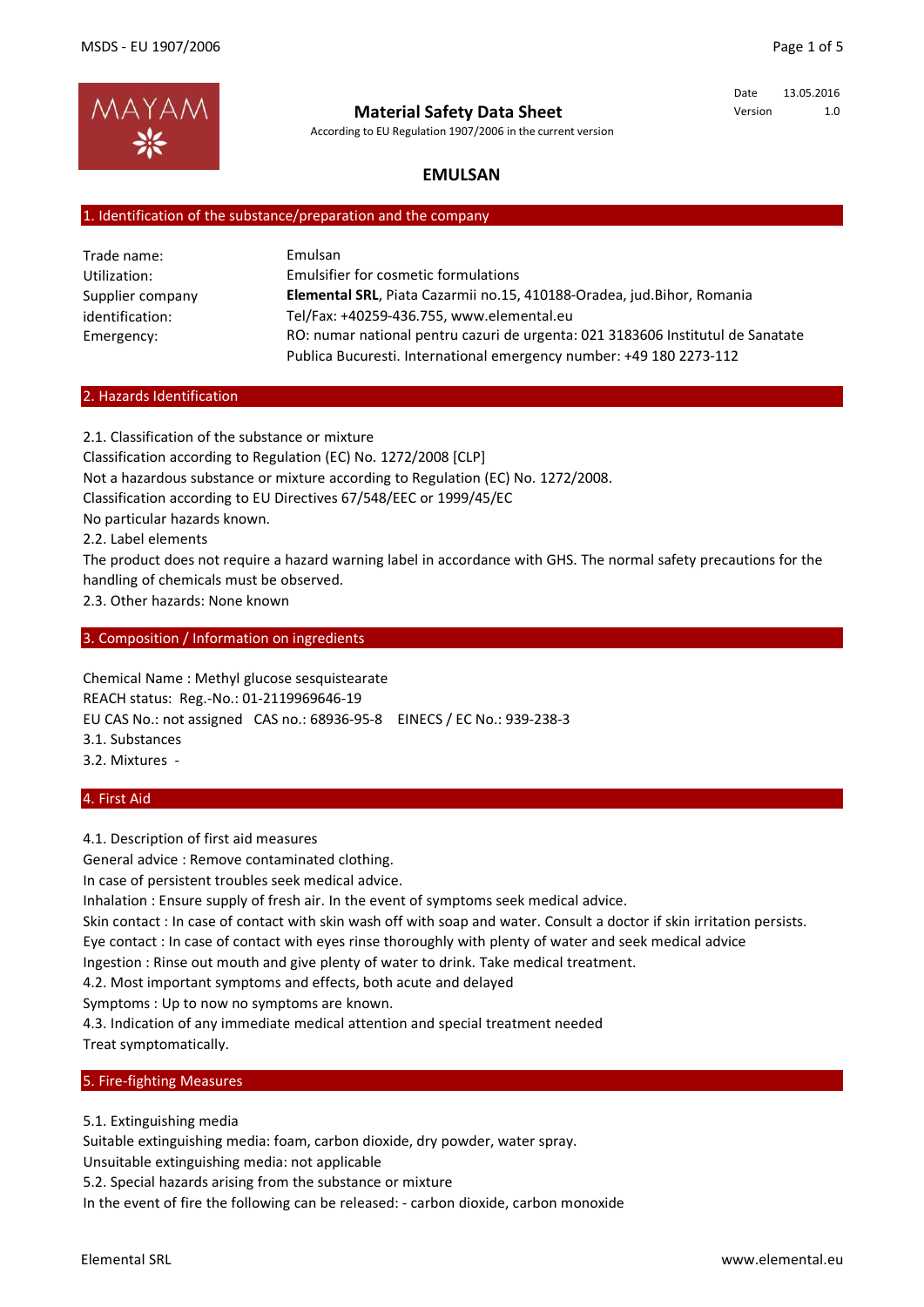Date 13.05.2016 Version 1.0



# **Material Safety Data Sheet**

According to EU Regulation 1907/2006 in the current version

# **EMULSAN**

5.3. Advice for firefighters

Use self-contained breathing apparatus and wear protective suit. Do not inhale explosion and/or combustion gases

## 6. Accidental release measures:

6.1. Personal precautions, protective equipment and emergency procedures

Use personal protective equipment.

6.2. Environmental precautions

Do not allow to enter drains or waterways. Do not discharge into the subsoil/soil.

In the event of fire the following can be released: - carbon dioxide, carbon monoxide

6.3. Methods and material for containment and cleaning up

Pick up mechanically. Dispose of absorbed material in accordance with the regulations.

6.4. Reference to other sections

For further information on exposure monitoring and disposal see sections 8 and 13.

## 7. Handling and Storage

7.1. Precautions for safe handling

Advice on safe handling: Avoid the formation and deposition of dust.

Hygiene measures : Do not eat, drink or smoke when working. Wash hands before breaks and after work.

General protective measures: Avoid contact with eyes and skin

7.2. Conditions for safe storage, including any incompatibilities

Prevention of fire and explosion

Information : No special measures required.

Storage Information: Keep only in original container.

Further information on storage conditions: Keep container closed. German storage class : 11

7.3. Specific end use(s)

No further recommendations.

### 8. Exposure Controls and Personal Protection

8.1. Control parameters Exposure limit(s): no data available DNEL : No DNEL/DMEL values on file. PNEC : No PNEC values on file. 8.2. Exposure controls Eye protection : safety glasses Hand protection : Glove material: gloves made of nitril (NBR) Break through time: 480 min Glove thickness: 0,11 mm Glove material: gloves made of natural latex Break through time: 480 min Glove thickness: 0,5 mm Glove material: gloves made of chloroprene (CR, e.g. Neoprene) Break through time: 480 min Glove thickness: 0,65 mm Glove material: gloves made of butyl (IIR) Break through time: 480 min Glove thickness: 0,7 mm Body Protection : None required Respiratory protection: None required

9. Physical and Chemical Properties

9.1. Information on basic physical and chemical properties Physical state : solid Form : Pellets

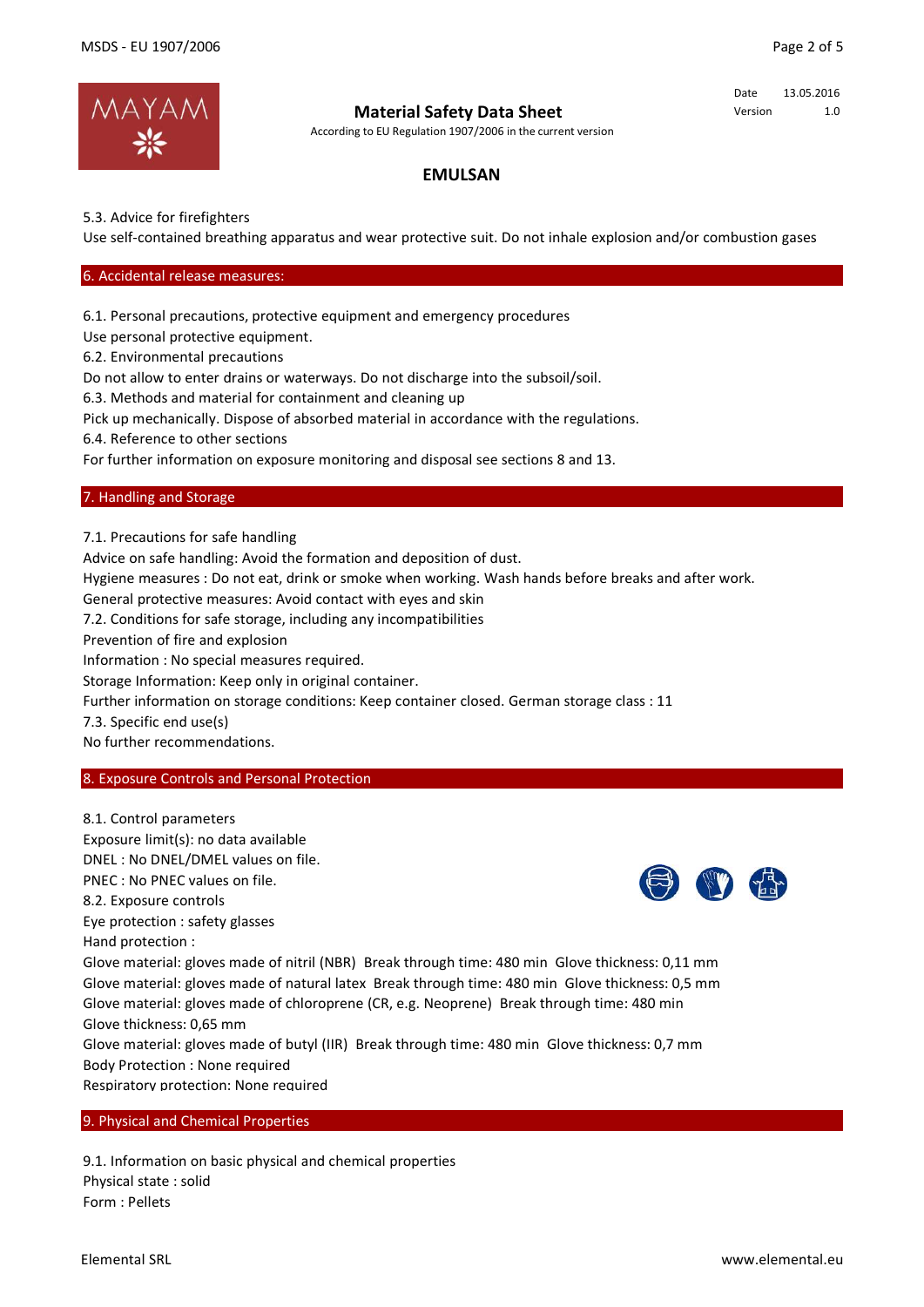

## **Material Safety Data Sheet**

According to EU Regulation 1907/2006 in the current version

Date 13.05.2016 Version 1.0

# **EMULSAN**

Colour : light yellow Odour : characteristic Odour Threshold : not measured pH : 7,5 - 8,5 (20 °C) 50 g/l Remarks: Methanol/Water Melting point : Melting range 45 - 55 °C Method: OECD 102 Boiling point : not measured Flash point : > 300 °C Method: DIN EN ISO 2719 Evaporation rate : not measured Flammability : no data available Upper Explosion/Ignition Limit: not measured Lower explosion limit : not measured Vapour pressure : not measured Relative vapour density: not measured Relative density : no data available Solubility : not measured Water solubility : not measured Partition coefficient (n-octanol/water): not measured Autoignition temperature: not measured Thermal decomposition: not measured Viscosity, kinematic : no data available Viscosity, dynamic : not applicable Explosive properties : not measured Oxidising properties : not measured 9.2. Other information Bulk density : ca. 600 kg/m3 (20 °C) Metal corrosion : not measured Ignition temperature : not measured

#### 10. Stability and Reactivity

- 10.1. Reactivity: see section 10.3
- 10.2. Chemical stability: The product is stable under normal conditions.
- 10.3. Possibility of hazardous reactions: No hazardous reactions with proper storage and handling.
- 10.4. Conditions to avoid
- 10.5. Incompatible materials: Unknown
- 10.6. Hazardous decomposition products: None with proper storage and handling.

#### 11. Toxicological Information

11.1. Information on toxicological effects Acute toxicity (oral) : LD50 Species: Rat Dose: > 2.000 mg/kg Method: OECD Test Guideline 401 Acute toxicity (inhalation): no data available Acute toxicity (dermal): no data available Irritation/corrosion of the skin: Species: rabbit Result: non-irritant Method: OECD 404 Serious eye damage/eye irritation: Species: rabbit Result: non-irritant Method: OECD 405 Respiratory/skin sensitization: Species: Guinea pig Result: non-sensitizing Classification: Did not cause sensitization on laboratory animals. Method: OECD 406 Repeated dose toxicity: no data available CMR assessment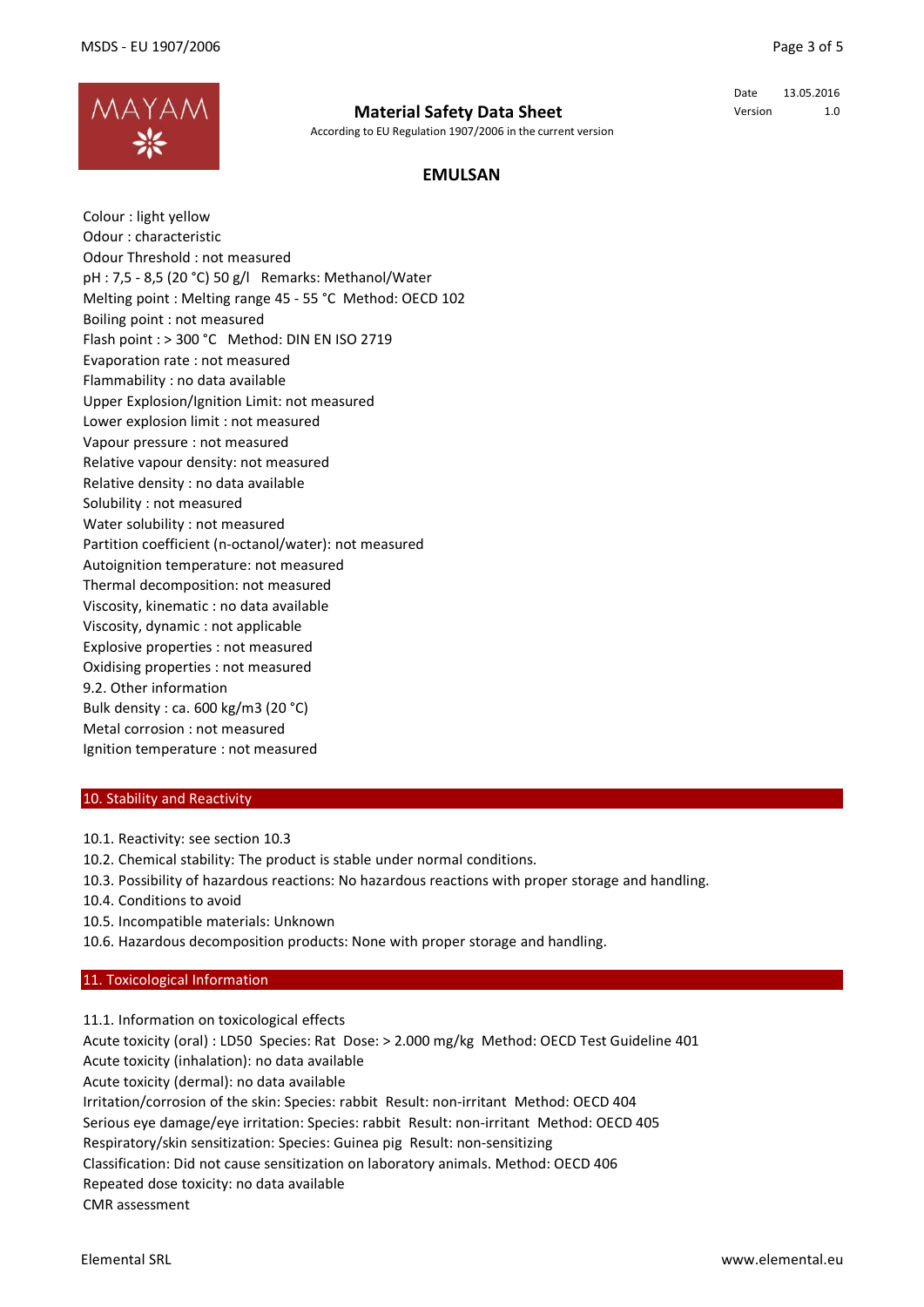

# **Material Safety Data Sheet**

According to EU Regulation 1907/2006 in the current version

Date 13.05.2016 Version 1.0

# **EMULSAN**

Carcinogenicity : no data available Mutagenicity : no data available Teratogenicity : no data available Toxicity to reproduction: no data available

Specific Target Organ Toxicity - Single exposure: no data available

Specific Target Organ Toxicity - : no data available

Other information : Proper use provided, no adverse health effects have been observed or have been come to our knowledge. The substance has no mutagenic activity (Ames Test)

## 12. Ecological Information

Ecotoxicology Assessment Acute aquatic toxicity : no data available Chronic aquatic toxicity: no data available 12.1. Toxicity

Aquatoxicity, fish : Species: gold orfe Exposure duration: 96 h LC50: > 10 g/l Method: OECD 203 Aquatoxicity, invertebrates: no data available Aquatoxicity, algae /aquatic plants: no data available Toxicity in microorganisms: EC10: > 10 g/l Method: DIN 38412 T.27

Chronic toxicity in fish : no data available Chronic toxicity in aquatic Invertebrates: no data available

Toxicity in organisms which live in the soil: no data available Toxicity in terrestrial plants: no data available

Toxicity to Above Ground Organisms: no data available

12.2. Persistence and degradability

Photodegradation : no data available

Biological degradability: Biological degradability: 85 % Method: OECD 301 D

Remarks: The product is readily biodegradable according to OECD criteria.

Physico-chemical removability: no data available Biochemical Oxygen Demand (BOD): no data available

Chemical Oxygen Demand (COD): no data available Relation of BOD/COD : no data available

Dissolved organic carbon (DOC): no data available Adsorbed organic bound halogens (AOX): no data available Distribution among environmental compartments: no data available

12.3. Bioaccumulative potential Bioaccumulation : no data available

12.4. Mobility in soil Environmental distribution: no data available

12.5. Results of PBT and vPvB assessment PBT and vPvB assessment: No data available

12.6. Other adverse effects

General Information : Do not allow to enter soil, waterways or waste water canal.

The product is considered to be a weak water pollutant (German law).

### 13. Disposal Considerations

13.1. Waste treatment methods

Product : In mixture with inflammable liquids in accordance with local authority regulations, take to special waste incineration plant.

Contaminated packaging: If empty contaminated containers are recycled or disposed of, the receiver must be informed about possible hazards.

## 14. Transport Information

Not dangerous according to transport regulations.

14.1. UN number: --

- 14.2. UN proper shipping name: --
- 14.3. Transport hazard class(es): --
- 14.4. Packing group: --
- 14.5. Environmental hazards: --